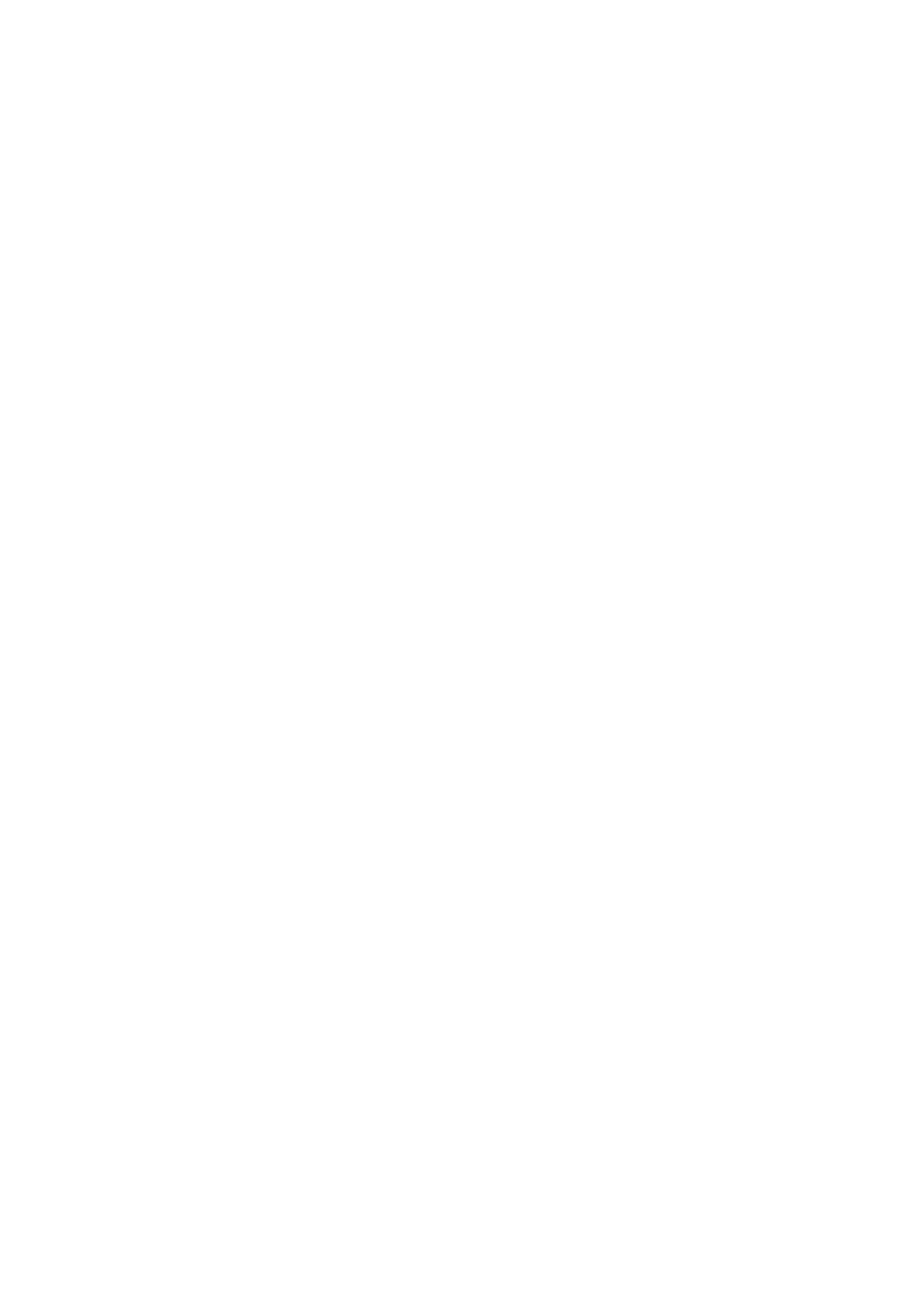## Contents

| 2  |                                                     |  |
|----|-----------------------------------------------------|--|
|    |                                                     |  |
| 4  |                                                     |  |
|    |                                                     |  |
| 6  |                                                     |  |
|    |                                                     |  |
| 8  |                                                     |  |
| 9  |                                                     |  |
| 10 |                                                     |  |
|    | Schedule 1—Annual adjustments—Salary and allowances |  |
|    |                                                     |  |
|    |                                                     |  |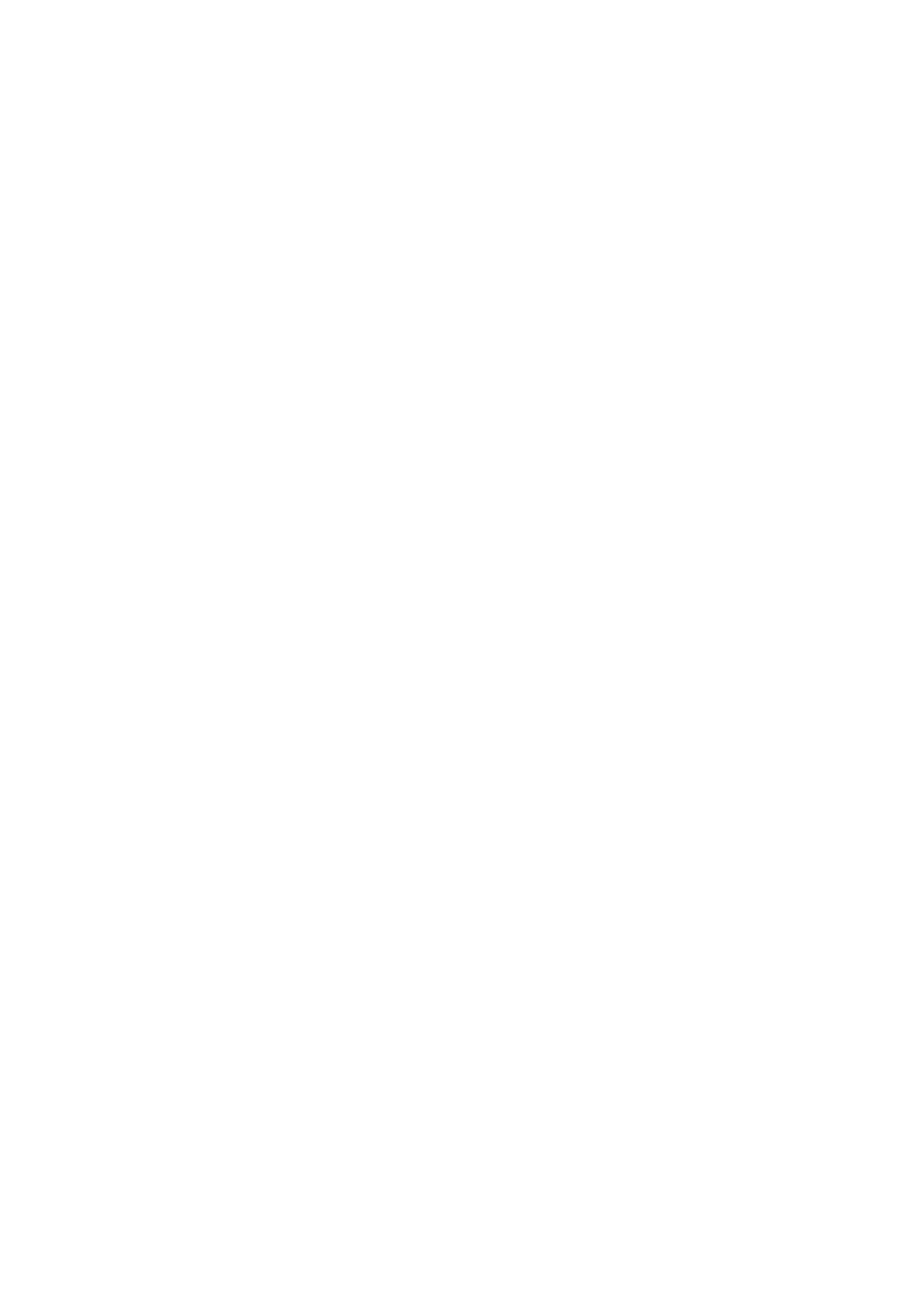### **1 Name**

This determination is the *Austrade (Non SES Employee Remuneration Determination 2022) — 2021/02.*

#### **2 Commencement**

This determination commences on the date it is signed.

### **3 Authority**

This determination is made under subsection 24(1) of the *Public Service Act 1999*.

### **4 Application**

This determination applies to non-SES employees employed in the Australian Trade and Investment Commission (Austrade) under the *Public Service Act 1999* who are covered by the Austrade Enterprise Agreement.

## **5 Definitions**

In this determination:

*Austrade Enterprise Agreement* means the enterprise agreement approved by the Fair Work Commission on 15 January 2019 and known as the *Austrade Enterprise Agreement 2019–2022*.

### **6 Purpose**

The purpose of this determination is to adjust employees' salaries and allowances for which they are eligible under the terms of the Austrade Enterprise Agreement.

### **7 Period of operation**

This determination is in force for the period:

- (a) beginning at the start of the day this determination commences; and
- (b) ending at the earlier of the following:
	- (i) the start of the day that an enterprise agreement made in accordance with the *Fair Work Act 2009* that covers the employees and replaces the Austrade Enterprise Agreement commences operation;
	- (ii) the start of the day that another determination under subsection 24(1) of the *Public Service Act 1999* that applies to the employees and revokes this determination comes into force.

### <span id="page-4-1"></span><span id="page-4-0"></span>**8 First annual adjustment of salary and allowances**

(1) Subject to subsection [8\(3\),](#page-5-0) employees' salaries are adjusted by 1.9 per cent, with effect from 22 January 2022.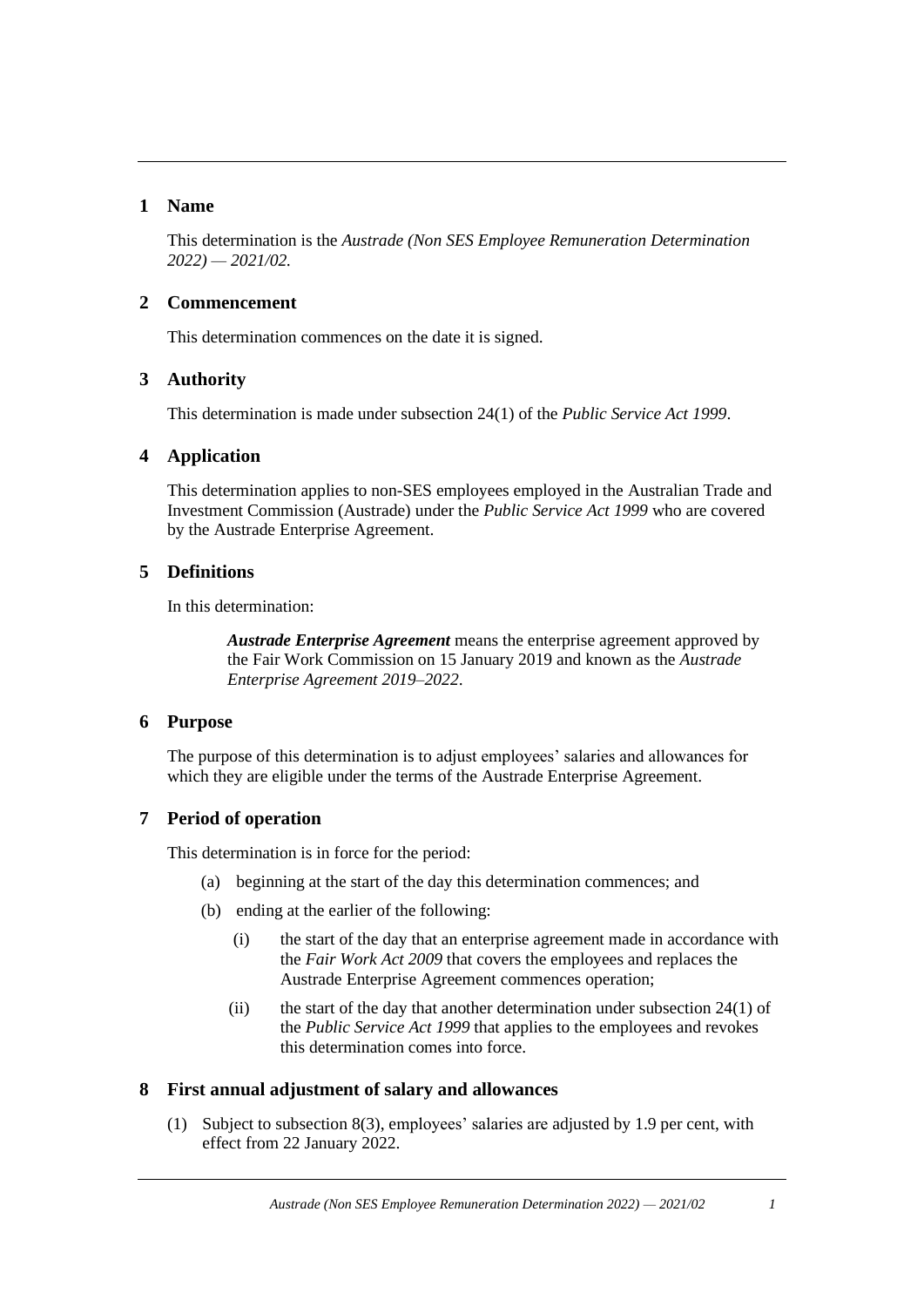- <span id="page-5-1"></span>(2) Each adjustment is to be calculated based on the salary immediately before the adjustment under subsection [8\(1\).](#page-4-0)
- <span id="page-5-0"></span>(3) If an employee's salary is already exceeding or if an adjustment to salary in accordance with subsections  $8(1)$  and  $8(2)$  would result in an employee's salary exceeding, the salary set out in Column 3 of Schedule 1 for the pay point applicable to the employee, the employee's salary will be maintained or adjusted to the salary for the applicable pay point and not higher.
- <span id="page-5-2"></span>(4) The First Aid, Fire Warden and Liaison Officer Allowances are adjusted by the same percentage as salaries, with effect from 22 January 2022.
- (5) Each adjustment of an allowance is to be calculated based on the allowance immediately before the adjustment under subsection [8\(4\).](#page-5-2)
- (6) Schedule 1, column 3 has effect.

#### <span id="page-5-9"></span><span id="page-5-4"></span>**9 Second annual adjustment of salary and allowances**

- (1) Subject to subsection  $9(3)$ , employees' salaries are adjusted by  $X\%$  with effect from 22 January 2023.
	- Note: The applicable percentage adjustment in salary will be inserted in Year 2 in line with the most recently published annual June Private Sector WPI% as advised by the Australian Public Service Commission.
- <span id="page-5-5"></span>(2) Each adjustment is to be calculated based on the salary immediately before the adjustment under subsection [9\(1\).](#page-5-4)
- <span id="page-5-3"></span>(3) If an employee's salary is already exceeding or if an adjustment to salary in accordance with subsections [9\(1\)](#page-5-4) and [9\(2\)](#page-5-5) would result in an employee's salary exceeding, the salary set out in Column 4 of Schedule 1 for the pay point applicable to the employee, the employee's salary will be maintained or adjusted to the salary for the applicable pay point and not higher.
- <span id="page-5-6"></span>(4) The First Aid, Fire Warden and Liaison Officer Allowances are to be adjusted by the same percentage as salaries, with effect from 22 January 2023.
- (5) Each adjustment of an allowance is to be calculated based on the allowance immediately before the adjustment under subsection [9\(4\).](#page-5-6)
- (6) Schedule 1, column 4 is to be changed to reflect the adjustments.

#### <span id="page-5-10"></span><span id="page-5-7"></span>**10 Third annual adjustment of salary and allowances**

- (1) Subject to subsection 1[0\(3\),](#page-6-0) employees' salaries are to be adjusted by  $X\%$  with effect from 22 January 2024.
	- Note: The applicable percentage adjustment in salary will be inserted in Year 3 in line with the most recently published annual June Private Sector WPI% as advised by the Australian Public Service Commission.
- <span id="page-5-8"></span>(2) Each adjustment is to be calculated based on the salary immediately before the adjustment under subsection 1[0\(1\).](#page-5-7)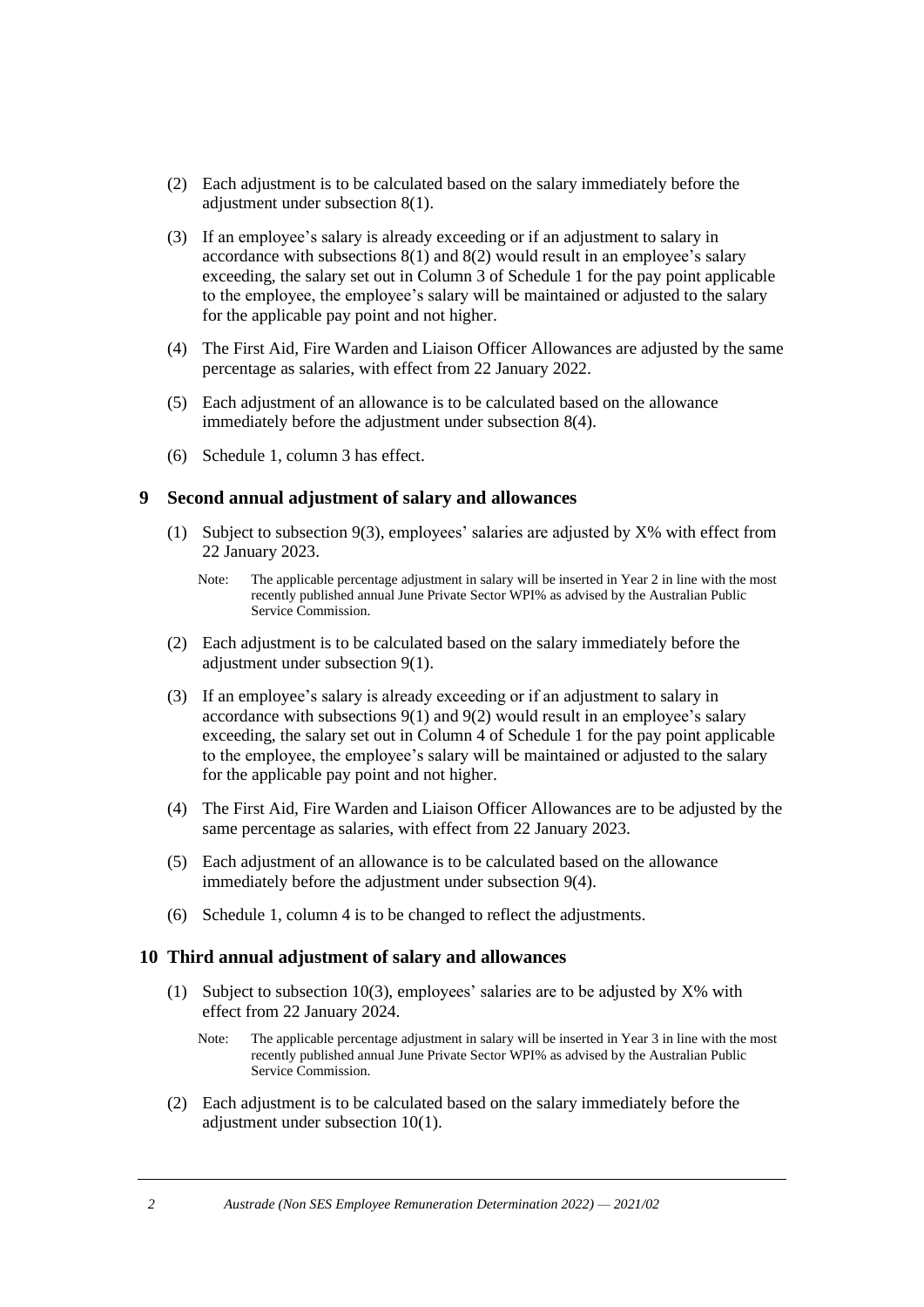- <span id="page-6-0"></span>(3) If an employee's salary is already exceeding, or if an adjustment to salary in accordance with subsections  $10(1)$  $10(1)$  and  $10(2)$  $10(2)$  would result in an employee's salary exceeding, the salary set out in Column 5 of Schedule 1 for the pay point applicable to the employee, the employee's salary will be maintained or adjusted to the salary for the applicable pay point and not higher.
- <span id="page-6-1"></span>(4) The First Aid, Fire Warden and Liaison Officer Allowances are to be adjusted by the same percentage as salaries, with effect from 22 January 2024.
- (5) Each adjustment of an allowance is to be calculated based on the allowance immediately before the adjustment under subsection 1[0\(4\).](#page-6-1)
- (6) Schedule 1, column 5 is to be changed to reflect the adjustments.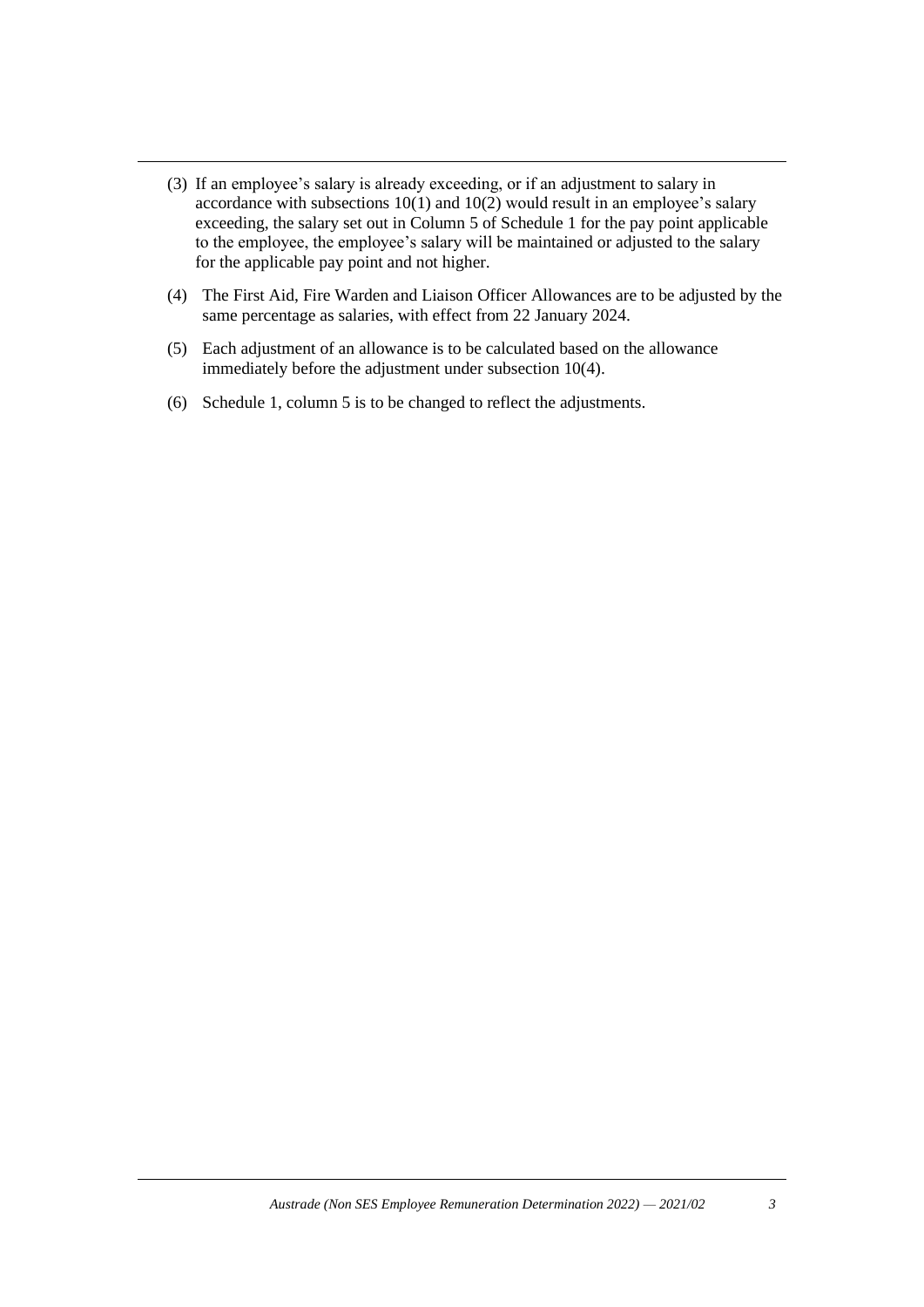## **Schedule 1—Annual adjustments—Salary and allowances**

## **1 Salary**

From 22 January 2022, the salary for an employee covered by a pay point prescribed by column 1 is payable at the rate for that pay point described in column 3 of the table. This is an adjustment of 1.9 per cent under subsection [8](#page-4-1)[\(1\)](#page-4-0) of this determination.

From 22 January 2023, the salary for an employee covered by a pay point prescribed by column 1 is payable at the rate for that pay point described in column 4 of the table. This is an adjustment of X per cent under subsection [9](#page-5-9)[\(1\)](#page-5-4) of this determination.

From 22 January 2024, the salary for an employee covered by a pay point prescribed by column 1 is payable at the rate for that pay point described in column 5 of the table. This is an adjustment of X per cent under subsection [10](#page-5-10)[\(1\)](#page-5-7) of this determination.

Note: See section [8-](#page-4-1)first annual adjustment, section [9-](#page-5-9)second annual adjustment and section [10-](#page-5-10)third annual adjustment.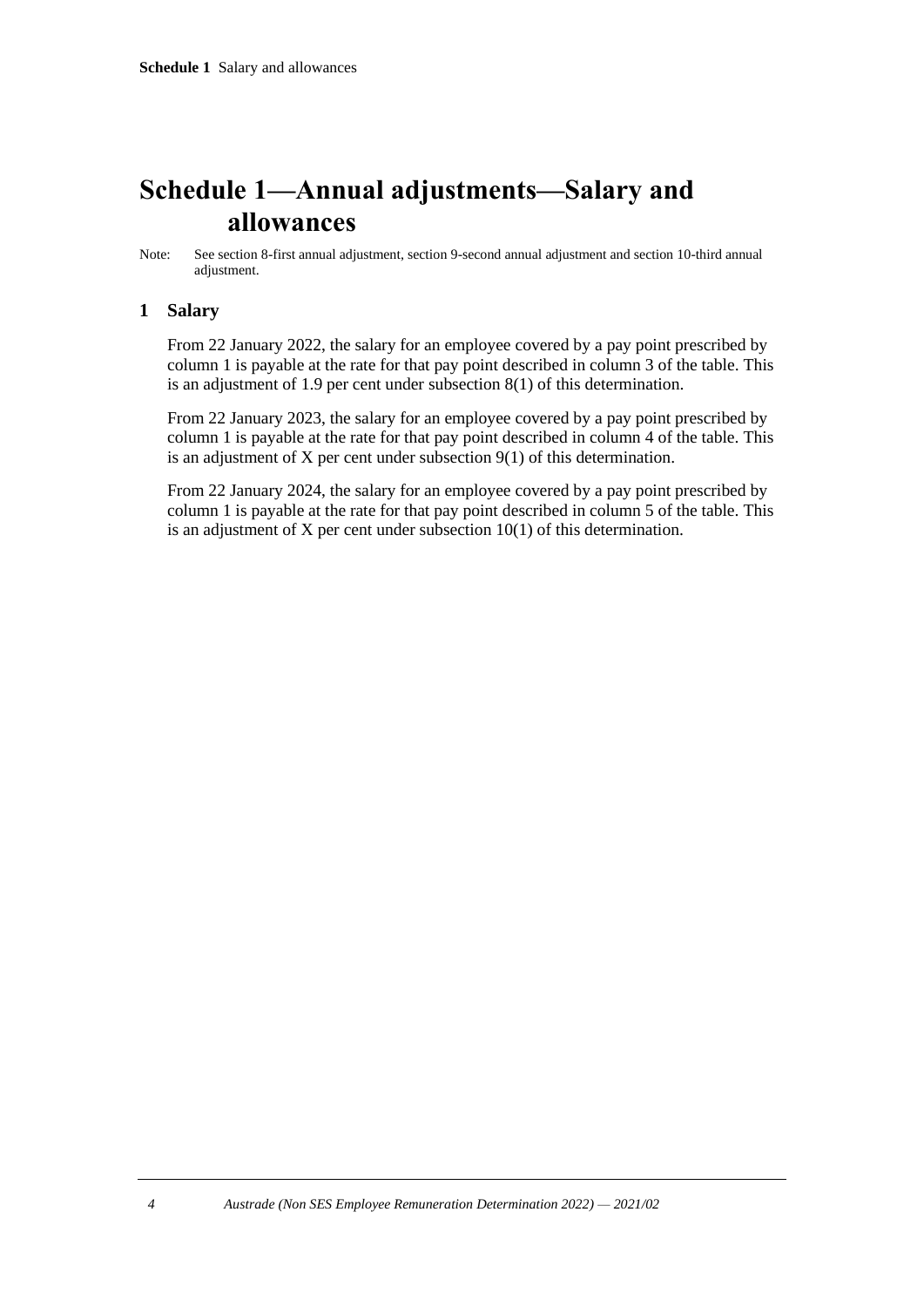| <b>Salary</b> |                                        |                                                                                                           |                                                                               |                                                                               |                                                                               |  |  |  |  |  |
|---------------|----------------------------------------|-----------------------------------------------------------------------------------------------------------|-------------------------------------------------------------------------------|-------------------------------------------------------------------------------|-------------------------------------------------------------------------------|--|--|--|--|--|
| <b>Item</b>   | Column 1<br><b>Salary Pay</b><br>Point | Column <sub>2</sub><br><b>Salary amount</b><br>applicable before<br>commencement of<br>this determination | Column 3<br><b>Salary amount</b><br>applicable from<br><b>22 January 2022</b> | Column 4<br><b>Salary amount</b><br>applicable from<br><b>22 January 2023</b> | Column 5<br><b>Salary amount</b><br>applicable from<br><b>22 January 2024</b> |  |  |  |  |  |
| 1.            | APS1.1                                 | \$53,278                                                                                                  | \$54,290                                                                      |                                                                               |                                                                               |  |  |  |  |  |
| 2.            | APS2.1                                 | \$55,407                                                                                                  | \$56,460                                                                      |                                                                               |                                                                               |  |  |  |  |  |
| 3.            | APS2.2                                 | \$57,624                                                                                                  | \$58,719                                                                      |                                                                               |                                                                               |  |  |  |  |  |
| 4.            | APS3.1                                 | \$59,929                                                                                                  | \$61,068                                                                      |                                                                               |                                                                               |  |  |  |  |  |
| 5.            | APS3.2                                 | \$62,326                                                                                                  | \$63,510                                                                      |                                                                               |                                                                               |  |  |  |  |  |
| 6.            | APS3.3                                 | \$64,822                                                                                                  | \$66,054                                                                      |                                                                               |                                                                               |  |  |  |  |  |
| 7.            | APS3.4                                 | \$67,415                                                                                                  | \$68,696                                                                      |                                                                               |                                                                               |  |  |  |  |  |
| 8.            | APS4.1                                 | \$70,109                                                                                                  | \$71,441                                                                      |                                                                               |                                                                               |  |  |  |  |  |
| 9.            | APS4.2                                 | \$73,089                                                                                                  | \$74,478                                                                      |                                                                               |                                                                               |  |  |  |  |  |
| 10.           | APS4.3                                 | \$76,185                                                                                                  | \$77,633                                                                      |                                                                               |                                                                               |  |  |  |  |  |
| 11.           | APS5.1                                 | \$79,232                                                                                                  | \$80,737                                                                      |                                                                               |                                                                               |  |  |  |  |  |
| 12.           | APS5.2                                 | \$82,402                                                                                                  | \$83,968                                                                      |                                                                               |                                                                               |  |  |  |  |  |
| 13.           | APS5.3                                 | \$85,841                                                                                                  | \$87,472                                                                      |                                                                               |                                                                               |  |  |  |  |  |
| 14.           | APS6.1                                 | \$89,426                                                                                                  | \$91,125                                                                      |                                                                               |                                                                               |  |  |  |  |  |
| 15.           | APS6.2                                 | \$93,158                                                                                                  | \$94,928                                                                      |                                                                               |                                                                               |  |  |  |  |  |
| 16.           | APS6.3                                 | \$97,090                                                                                                  | \$98,935                                                                      |                                                                               |                                                                               |  |  |  |  |  |
| 17.           | EL1.1                                  | \$103,401                                                                                                 | \$105,366                                                                     |                                                                               |                                                                               |  |  |  |  |  |
| 18.           | EL1.2                                  | \$107,536                                                                                                 | \$109,579                                                                     |                                                                               |                                                                               |  |  |  |  |  |
| 19.           | EL1.3                                  | \$111,838                                                                                                 | \$113,963                                                                     |                                                                               |                                                                               |  |  |  |  |  |
| 20.           | EL1.4                                  | \$116,312                                                                                                 | \$118,522                                                                     |                                                                               |                                                                               |  |  |  |  |  |
| 21.           | EL2.1                                  | \$120,963                                                                                                 | \$123,261                                                                     |                                                                               |                                                                               |  |  |  |  |  |
| 22.           | EL2.2                                  | \$125,683                                                                                                 | \$128,071                                                                     |                                                                               |                                                                               |  |  |  |  |  |
| 23.           | EL2.3                                  | \$130,585                                                                                                 | \$133,066                                                                     |                                                                               |                                                                               |  |  |  |  |  |
| 24.           | EL2.4                                  | \$135,676                                                                                                 | \$138,254                                                                     |                                                                               |                                                                               |  |  |  |  |  |
| 25.           | EL2.5                                  | \$140,968                                                                                                 | \$143,646                                                                     |                                                                               |                                                                               |  |  |  |  |  |
| 26.           | EL2.6                                  | \$146,606                                                                                                 | \$149,392                                                                     |                                                                               |                                                                               |  |  |  |  |  |
| 27.           | EL2.7                                  | \$152,104                                                                                                 | \$154,994                                                                     |                                                                               |                                                                               |  |  |  |  |  |
| 28.           | EL2.8                                  | \$157,809                                                                                                 | \$160,807                                                                     |                                                                               |                                                                               |  |  |  |  |  |
| 29.           | EL2.9                                  | \$163,726                                                                                                 | \$166,837                                                                     |                                                                               |                                                                               |  |  |  |  |  |